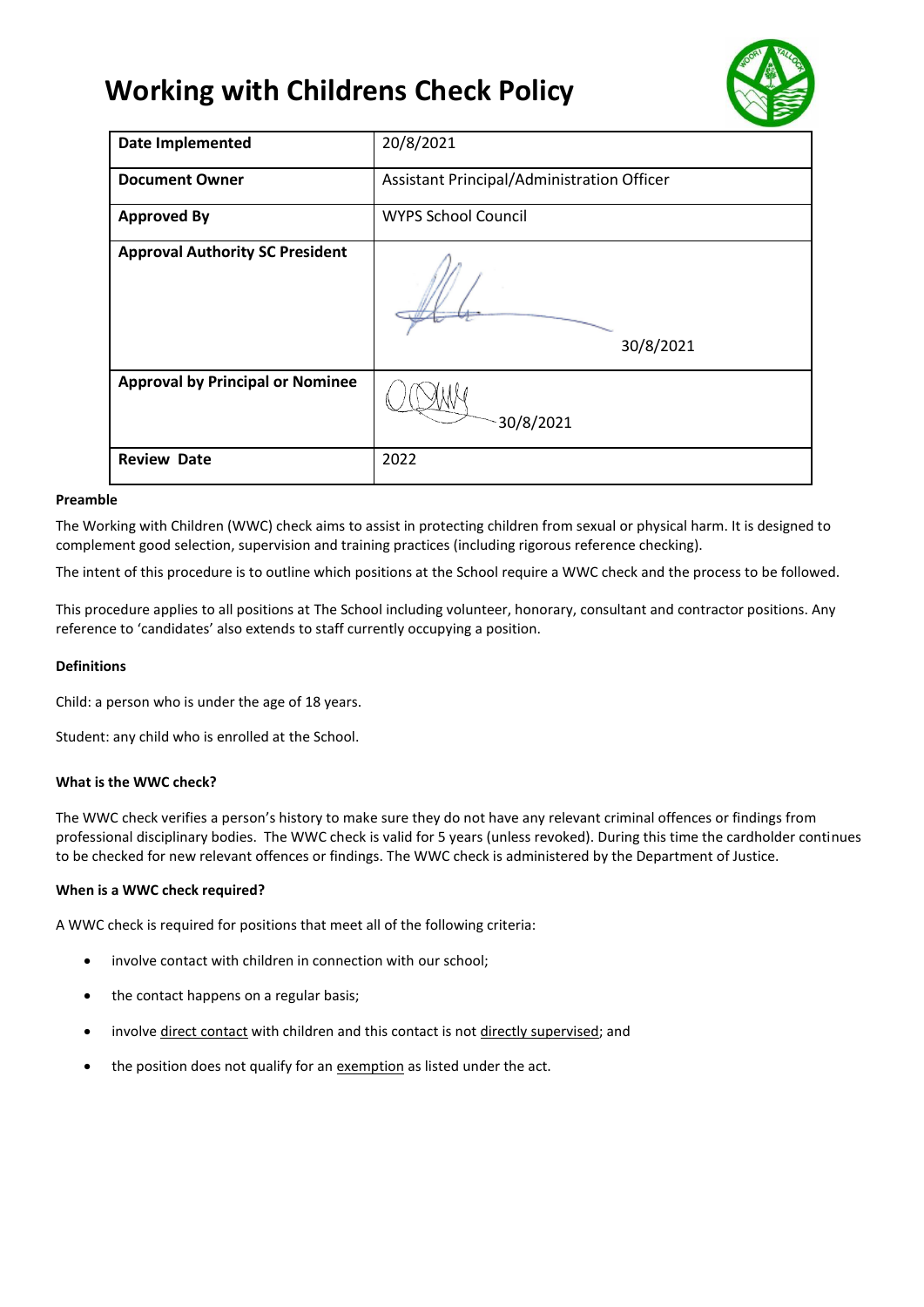#### **What is the application process?**

The candidate must complete a Working with Children Check application. Applications forms can be done online at the following address[: http://www.workingwithchildren.vic.gov.au/.](http://www.workingwithchildren.vic.gov.au/) The form then needs to be printed and taken to Australia Post for processing.

Under the section marked 'Details of Organisation', candidates should ensure they state The School.

If the applicant passes the check they will be sent a successful Assessment Notice, followed by a WWC check card 2-3 weeks later.

Further information about the application process is available on the [Department of Justice webpage.](https://online.justice.vic.gov.au/wwc/wwc-online-check)

#### **What if the applicant does not pass the check?**

If the applicant does not pass the check they will be given an Interim Negative Notice. The applicant can then make a submission to the Department of Justice to explain why they believe they should pass. If this submission is not successful the applicant will be issued with a Negative Notice. This means they have failed the WWC Check and cannot undertake 'child-related work' or work in The School.

## **When can the candidate commence?**

Commencement in The School is conditional upon receipt of a successful Assessment Notice or WWC check card. Any queries should be directed to the Principal.

## **Who pays for the WWC check?**

Candidates who are required to undergo a WWC check as a condition of working in the School will not be able to receive reimbursement for the cost from The School.

#### **Responsibilities**

The School must:

- identify all staff who require a Working with Children check;
- ensure existing staff and volunteers are informed of the requirement to undergo the check;
- ensure prospective staff and volunteers have passed a WWC check before commencement;
- check the card's validity on the [Department of Justice webpage;](https://online.justice.vic.gov.au/wwc/wwc-online-check)
- have a photocopy of the WWC card and with details updated on the school register (if individual is a staff member, copy to be kept on the staff member's personnel file).
- ensure suitable monitoring procedures are in place to ensure staff members hold a valid WWC check card at all times.

The staff member or volunteer must:

- provide the successful WWC check card prior to commencement at The School.
- notify the office if there has been a relevant change in circumstances, for example, if they have been charged or found guilty of a new relevant offence.
- apply for a new WWC check before their card expires.

# **What is the difference between a WWC Check and a police records check?**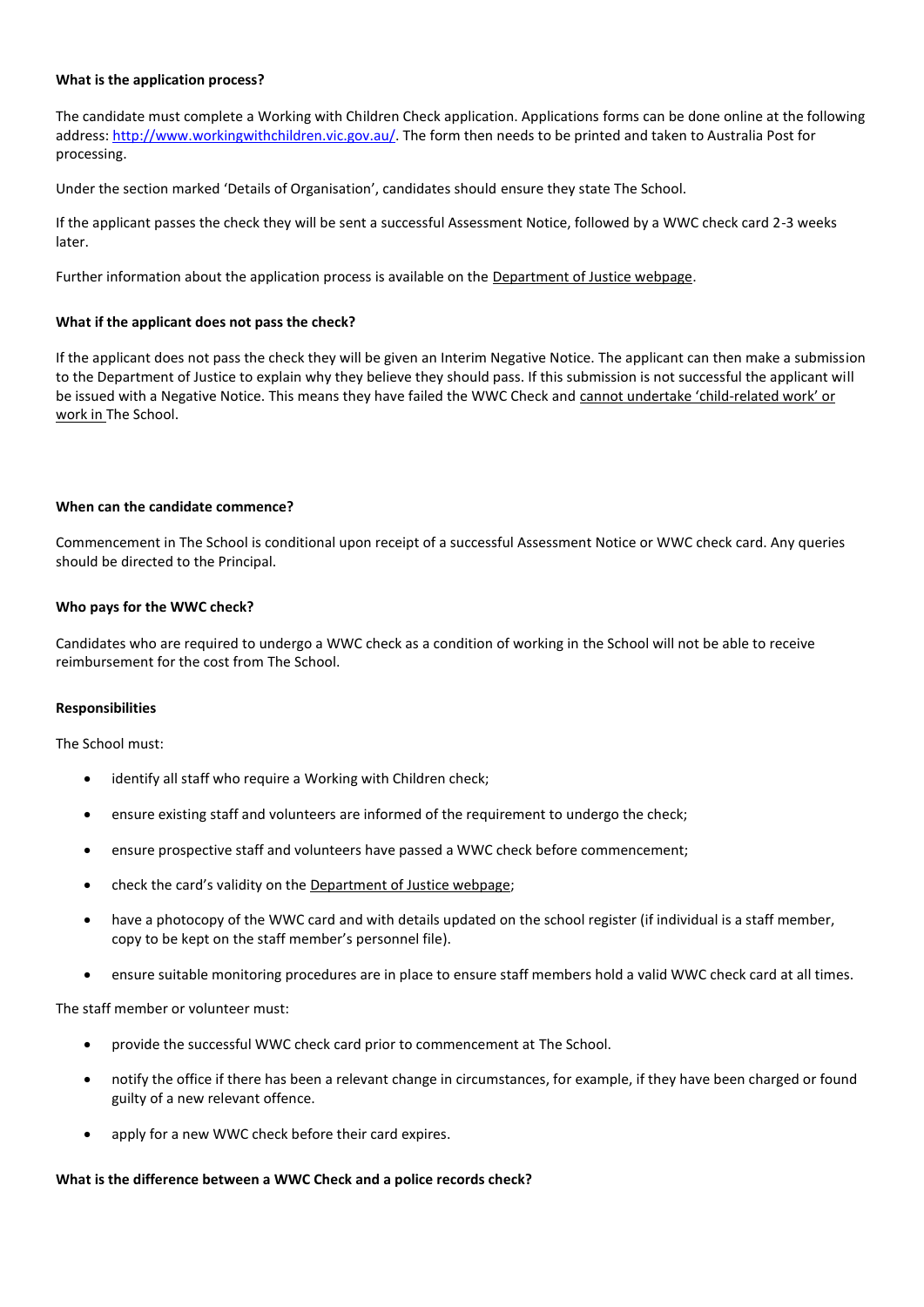A police records check gives information about a person's past criminal record and is only valid at the time of issue. The WWC check is valid for 5 years (unless revoked). During this time, cardholders continue to be checked for new relevant offences or disciplinary findings from professional bodies such as the Victorian Institute of Teaching. In addition, not all criminal offences are relevant to the WWC check. Broadly, the WWC check considers serious sexual and violent drug offences.

A staff member or volunteer is required to undertake a WWC check even if they have already completed a police records check.

## **Related Procedures**

• [Police Records Check Procedure](http://www.adm.monash.edu.au/workplace-policy/conduct-compliance/police-records/procedures.html) 

## **Related Documents**

• [Working with Children Act 2005 \(Vic\)](http://www.justice.vic.gov.au/wps/wcm/connect/Working+With+Children/Home/WWCC+-+Working+with+Children+Act+2005)

Further information is available from the [Department of Justice Working with Children webpage](http://www.justice.vic.gov.au/workingwithchildren) or the Working with Children information line on 1300 652 879.

## **School Register**

The School will take a copy of each WWCC and filed in the Administration Filing Cabinet as per the Staff Registers Policy.

The register will be placed on the admin network.

**\*\*Every 12 months WWCC will be checked through the website for validation.**